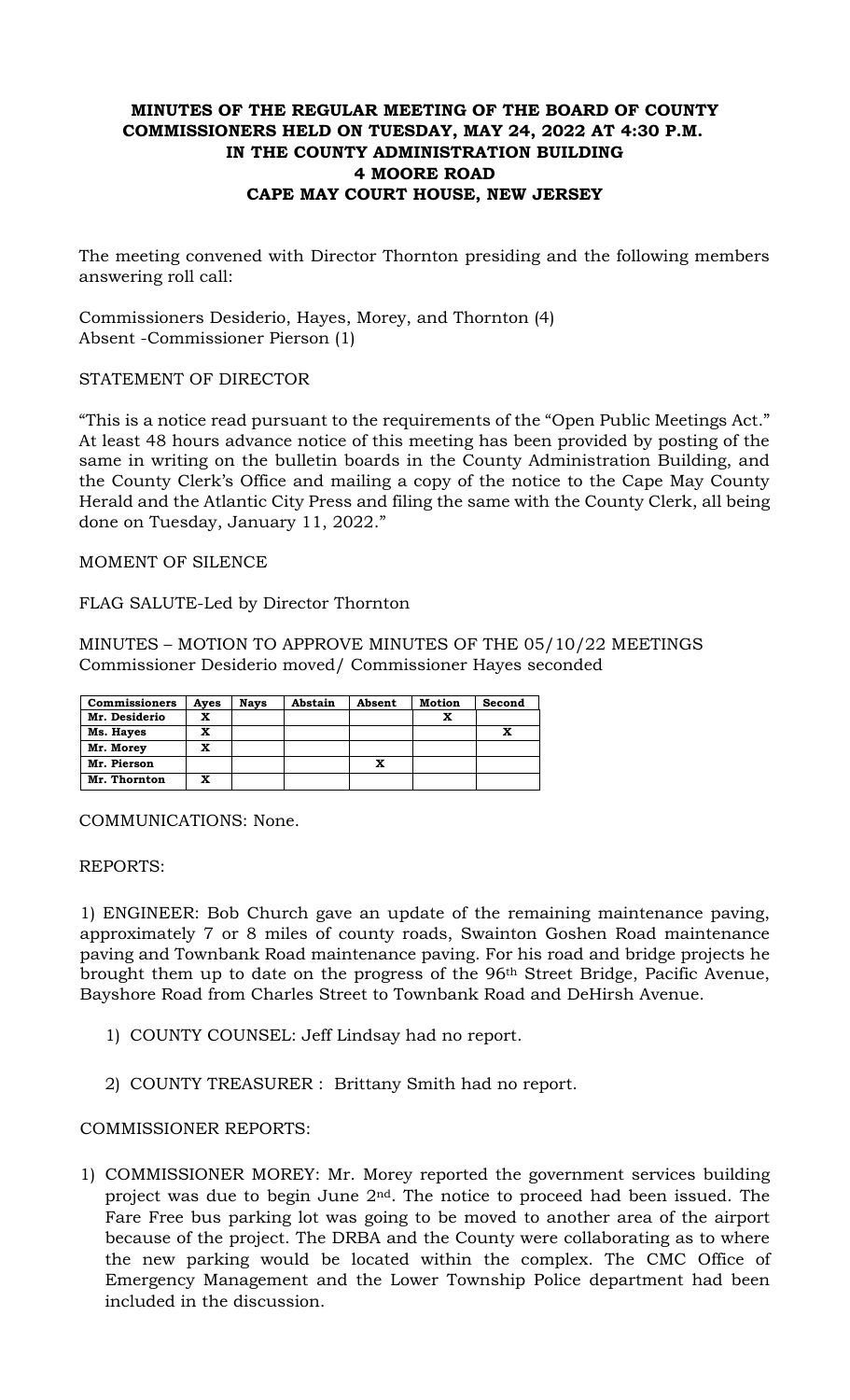He attended the change-of-watch ceremony on the Coast Guard Base on May 19th. Master Chief Jason M. Vanderhaden was relieved as Master Chief Petty Officer of the Coast Guard (MCPOCG) by Master Chief Heath B. Jones. It was a very interesting and a big deal, he said. The importance of this military tradition was palpable for everyone in attendance. He stayed after for the reception, representing the County and presenting a certificate of recognition.

2) COMMISSIONER HAYES: Regarding the government services building mentioned earlier by Commissioner Morey, Ms. Hayes made note of the amount of planning, meetings and input from many individuals that went into the project. It's nice to see it coming to fruition.

The Commissioner attended ribbon cuttings at the following businesses: Crazy 8's Miniature Golf Course in Middle Township; Pedego Electric Bikes and Orange Moose Carts in Wildwood; Behr Brewing Company in Cape May.

She attended an Eagle Scout Crossing over Ceremony for Christopher Lemmon and Nicholas George in Marmora, Upper Township. One of the scouts did a tribute to the New Jersey State Police. The other scout decorated his front lawn with thousands of purple hearts. It was very impressive.

She attended the SNJCCA Meeting last night in Camden County where she learned about hydroponic gardening.

 She went to the Annual Pride Day at the Cape May County Zoo. Eight schools and over 20 organizations participated in the event held on May 19th.

- 3) COMMISSIONER DESIDERIO: No report.
- 4) COMMISSIONER THORNTON: No report.

# **RESOLUTIONS:**

## **INTRODUCED BY MR. DESIDERIO, SECONDED BY MR. MOREY**

335-22 Resolution congratulating Greg Speed upon his retirement of 48 years of dedicated service within the behavioral health sector.

(This Resolution congratulates Greg Speed upon his retirement of 48 years of dedicated service within the behavioral health sector and offers the gratitude of all citizens of Cape May County for his dedication.)

| <b>Commissioners</b> | Ayes | <b>Nays</b> | Abstain | Absent | <b>Motion</b> | Second |
|----------------------|------|-------------|---------|--------|---------------|--------|
| Mr. Desiderio        | x    |             |         |        | x             |        |
| Ms. Hayes            | x    |             |         |        |               |        |
| Mr. Morey            | X    |             |         |        |               |        |
| Mr. Pierson          |      |             |         | x      |               |        |
| Mr. Thornton         | x    |             |         |        |               |        |

## **INTRODUCED BY MR. DESIDERIO, SECONDED BY MS. HAYES**

336-22 Resolution appointing a Cape May County Emergency Medical Services Coordinator and Deputy Coordinators.

(This Resolution appoints a Cape May County EMS Coordinator and Deputy EMS Coordinators for the term June 1, 2022 to May 31, 2023.)

337-22 Resolution reappointing members to the Cape May County Revolving Fishing Loan Committee.

(This Resolution authorizes the reappointment of Charles Barto, Rodney Fox, Eleanor Bochenek, Lisa Calvo, Michael Monichetti and Diane Wieland, to the Cape May County Revolving Fishing Loan Committee, terms to expire 12/31/23.)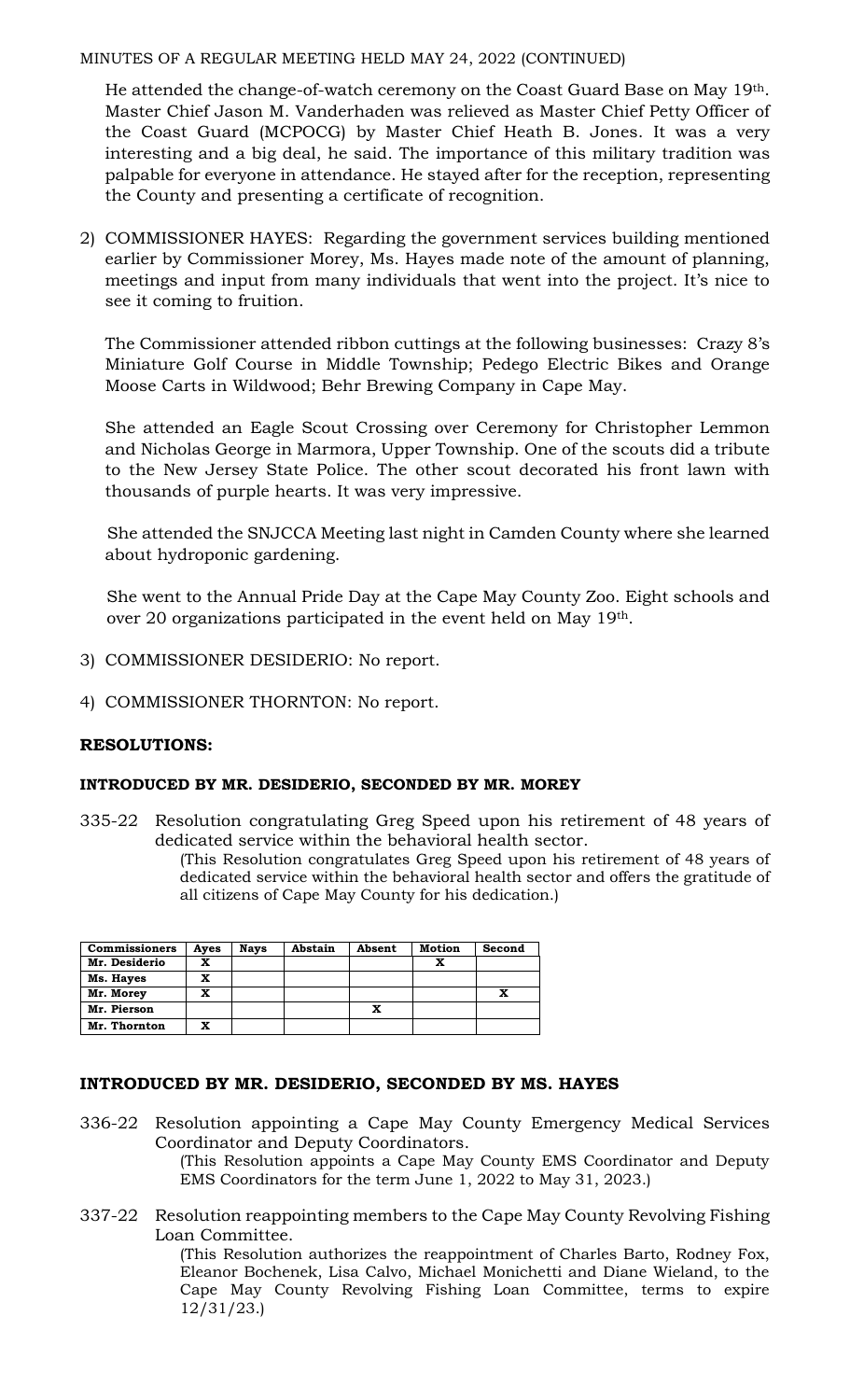- 338-22 Resolution awarding Contract No. C2-83 to Tri-County Termite & Pest Control, Inc. to furnish & deliver an Integrated Pest Management Program. (This Resolution awards Contract No. C2-83 to Tri-County Termite & Pest Control, Inc., to furnish & deliver an Integrated Pest Management Program for County of Cape May for a term of one (1) year, commencing June 10, 2022 with two (2) one-year options.)
- 339-22 Resolution establishing a pool of firms for as needed Landscape Architecture Services and awarding Contract No. C2-96 to Colliers Engineering & Design, Inc., for Task 1 – Child Advocacy Center in the amount of \$4,600.00.

(This Resolution establishes a pool of firms for as-needed Landscape Architecture Services for a term of two years commencing May 25, 2022, with two (2) one-year options and awards Contract No. C2-96 to Colliers Engineering & Design, Inc., for Task 1 – Child Advocacy Center in the amount of \$4,600.00.)

- 340-22 Resolution authorizing the execution of a Shared Services Agreement between the County of Cape May and the Township of Lower. (This Resolution authorizes the execution of a Shared Service Agreement with the Township of Lower for the purpose of pooling resources and sharing services for County-wide events, including but not limited to concerts, festivals, races and other events.)
- 341-22 Resolution authorizing payment to The Travelers Insurance Company for various claims in the total amount of \$50,713.25.

(This Resolution authorizes payment to the Travelers Insurance Company, Property-Casualty Department for various claims.)

| <b>Commissioners</b> | Ayes | <b>Nays</b> | Abstain | Absent | <b>Motion</b> | Second |
|----------------------|------|-------------|---------|--------|---------------|--------|
| Mr. Desiderio        | x    |             |         |        |               |        |
| Ms. Hayes            | x    |             |         |        |               |        |
| Mr. Morey            | x    |             |         |        |               |        |
| Mr. Pierson          |      |             |         | x      |               |        |
| Mr. Thornton         | x    |             |         |        |               |        |

## **INTRODUCED BY MS. HAYES, SECONDED BY MR. DESIDERIO**

342-22 Resolution granting and amending various Leaves of Absence to County Employees.

(This Resolution authorizes County Employees to be placed on a Leave of Absence in accordance with the County Leave of Absence Policy and the Family Medical Leave Act (FMLA).)

- 343-22 Resolution approving the monthly disbursements from the Department of Human Services for the TANF, General Assistance and Clearing Accounts. (This Resolution accepts and approves the monthly disbursements for the TANF, General Assistance and Clearing Accounts as submitted by the Fiscal Department for the Department of Human Services.)
- 344-22 Resolution appointing and reappointing members to the Cape May County CBRNE/HAZMAT Task Force.

(This Resolution authorizes the appointments and reappointments of members to the County CBRNE/HAZMAT Task Force, in accordance with the provisions of the County Environmental Health Act, term to expire December 31, 2022.)

345-22 Resolution authorizing a Lease Agreement with Forgotten Warriors (A Non-Profit Corporation of the State of New Jersey) on a portion of Block 410.01, Lot 36 in Lower Township.

(This Resolution authorizes a Lease Agreement with Forgotten Warriors to lease property at the Cape May County Airport to operate a museum to collect and display Vietnam Veterans artifacts.)

346-22 Resolution reappointing members to the Mental Health, Alcohol and Drug Abuse Board.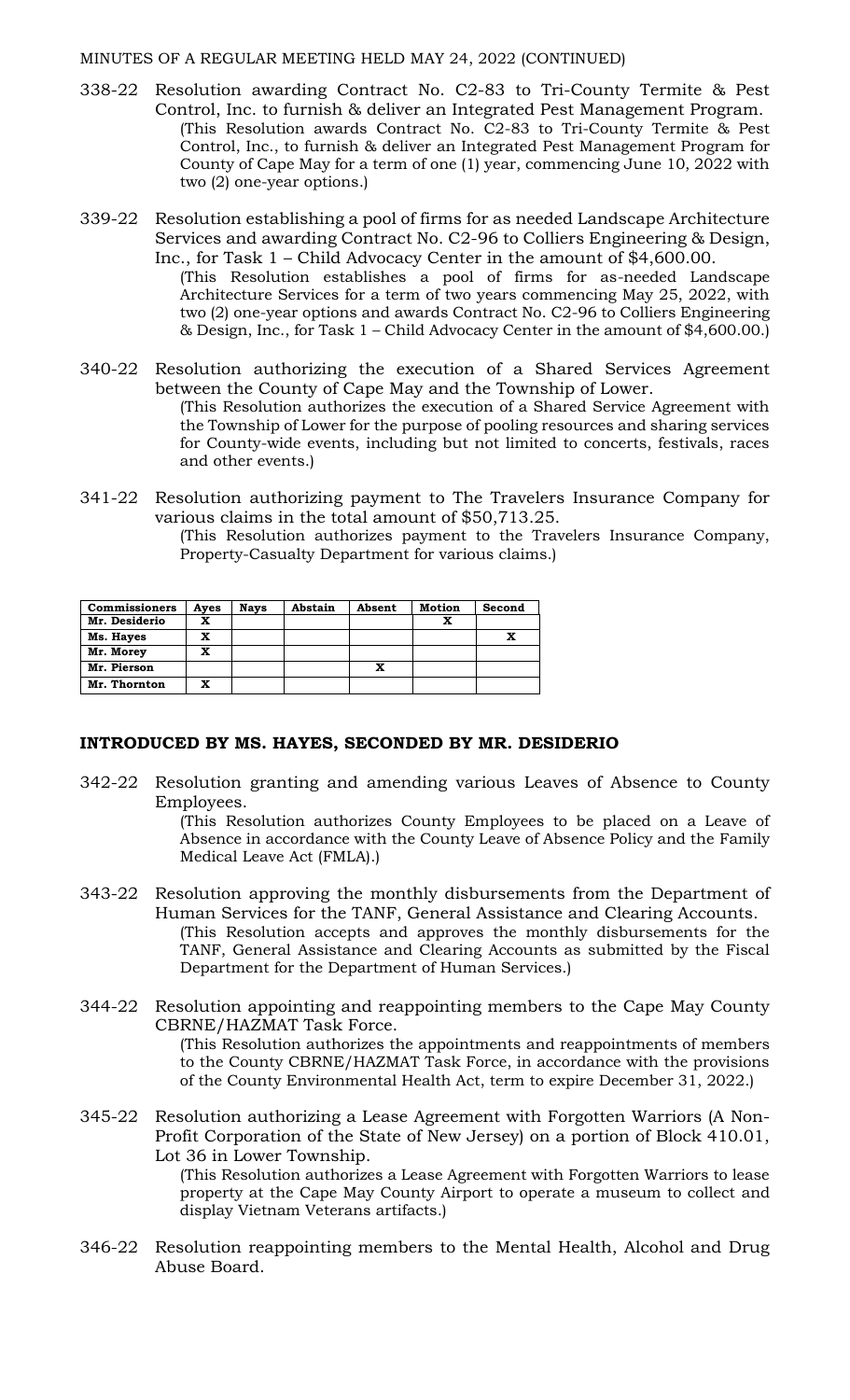(This Resolution authorizes the reappointment of Mary Dozier to a 3-year term, as a member of the Mental Health, Alcohol and Drug Abuse Board. Term shall expire June 30, 2025. Members of this board are volunteers and serve without compensation.)

347-22 Resolution applying to State of New Jersey Department of Children and Families for FY 2023 Grant Funds for Children's Inter-Agency Coordinating Council (C.I.A.C.C) for a Total Amount of \$39,825.00 for the Period of July 1, 2022, to June 30, 2023.

> (This Resolution authorizes application for funding for the Children's Inter-Agency Coordinating Council Project for the period of 7/1/22 to 6/30/23 in the amount of \$39,825.00.)

348-22 Resolution accepting additional Grant Award from The New Jersey Department of Health for the Covid-19 Vaccination Supplemental Funding Grant No. OLPH22VSF005 for the Period July 1, 2021 through June 30, 2023 in the amount of \$150,000.00.

> (This Resolution accepts additional grant award in the amount of \$150,000.00 for the Covid-19 Vaccination Supplemental Funding, Grant #OLPH22VSF005 for the period 7/1/21 to 6/30/23.)

- 349-22 Resolution amending the 2022 Budget for the New Jersey COVID-19 Vaccination Supplemental Funding in the amount of \$150,000.00. (This Resolution amends the 2022 Budget in the amount of \$150,00.00 for the COVID-19 Vaccination Supplemental Funding.)
- 350-22 Resolution supplementing the 2022 Salary Resolution and approving appointments and salaries. (This Resolution authorizes the hiring of new County employees, temporary assignment pay, salary changes or corrections, title changes and promotions of County employees when applicable.)
- 351-22 Resolution authorizing the Board to hold a meeting excluding the public on May 24, 2022 at 3:30 p.m. or as soon thereafter as possible or as practicable. Matters falling within attorney client privilege, pursuant to N.J.S.A. 10:4- $12(b)(7)$  and pending litigation, pursuant to N.J.S.A. 10:4-12(b)(7).
	- (This Resolution authorizes the Board of County Commissioners to conduct a meeting excluding the public at the stated time in accordance with the Open Public Meetings Act, N.J.S.A. 10:4-1, et seq.)
- 352-22 Resolution reconfirming Resolution No. 334-22 adopted May 10, 2022. (This Resolution reconfirms and ratifies the following Resolution as adopted by the Board of County Commissioners at a regular meeting held on May 10, 2022: 1.) Resolution No. 334-22: Capital Budget Amendment.)

| <b>Commissioners</b> | Ayes | <b>Nays</b> | Abstain | Absent | Motion | Second |
|----------------------|------|-------------|---------|--------|--------|--------|
| Mr. Desiderio        | x    |             |         |        |        |        |
| Ms. Hayes            | x    |             |         |        |        |        |
| Mr. Morey            | x    |             |         |        |        |        |
| Mr. Pierson          |      |             |         | x      |        |        |
| Mr. Thornton         | x    |             |         |        |        |        |

## **INTRODUCED BY MR. MOREY, SECONDED BY MS. HAYES**

353-22 Resolution authorizing the County of Cape May to share costs with the Borough of Avalon for Ocean Drive and 78th Street drainage improvements in the amount of \$672,000.00.

> (This Resolution authorizes a cost sharing arrangement for drainage improvements partially included on County Road 619 (Ocean Drive) in the amount of \$672,000.00, with a total project cost of \$2,063,127.30.)

354-22 Resolution authorizing release of Performance Guarantee funds in the amount of \$1,221.00 to WAWA, INC. for improvements to Bayshore Road (CR #603), Lower Township.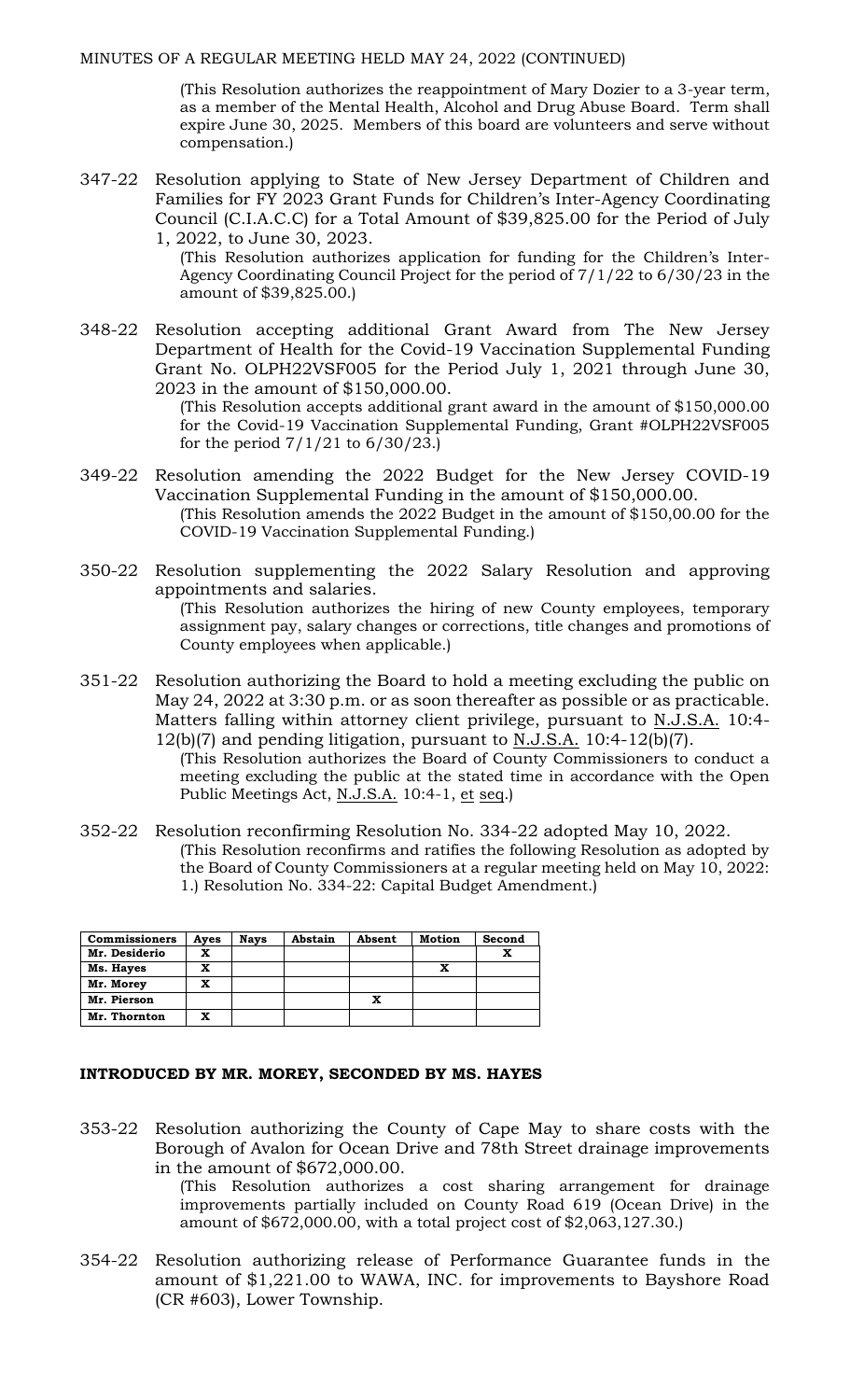(This Resolution authorizes release of the funds held as a performance guarantee for improvements within the Bayshore Road right-of-way to WAWA, INC.)

355-22 Resolution authorizing release of Performance Guarantee funds in the amount of \$1,320.00 to WAWA, INC. for improvements to Sea Isle Boulevard (CR #625), Dennis Township.

> (This Resolution authorizes release of the funds held as a performance guarantee for improvements within the Sea Isle Boulevard right-of-way to WAWA, INC.)

356-22 Resolution authorizing release of Performance Guarantee funds in the amount of \$3,932.50 to WAWA, INC. for improvements to New Jersey Avenue (CR #621), Wildwood City.

> (This Resolution authorizes release of the funds held as a performance guarantee for improvements within New Jersey Avenue right-of-way to WAWA, INC.)

357-22 Resolution authorizing the County of Cape May to enter into Encroachment and Indemnification Agreements with Ergys Rakaj regarding right-of-way along Landis Avenue, Sea Isle City.

(This Resolution authorizes a formal agreement between the County of Cape May and the owner of said property to allow for an encroachment into the County right-of-way of Landis Avenue, Sea Isle City.)

358-22 Resolution authorizing Change Order No. 1 to Contract No. C1-89 with Heyer Gruel & Associates, P.A. for the development of a Farmland Preservation Plan in an amount not to exceed \$5,000.00.

(This Resolution authorizes Change Order No. 1 to Contract No. C1-89 with Heyer Gruel & Associates, P.A. for graphical layout updates to the Farmland Preservation Plan in the amount not to exceed \$5,000.00.)

359-22 Resolution authorizing the County of Cape May to enter into Encroachment and Indemnification Agreements with POGO, Inc. regarding right-of-way along Landis Avenue, Sea Isle City.

> (This Resolution authorizes a formal agreement between the County of Cape May and the owner of said property to allow for an encroachment into the County right-of-way of Landis Avenue, Sea Isle City.)

360-22 Resolution authorizing the execution of a Memorandum of Agreement between the County of Cape May and South Jersey Gas for Paving Restoration Services.

> (This Resolution authorizes the execution of a Memorandum of Agreement between the County of Cape May and South Jersey Gas for paving restoration services for County Road 657, known as Stone Harbor Boulevard and Bayberry Drive to Anchorage Drive.)

361-22 Resolution authorizing the County of Cape May to enter into Encroachment and Indemnification Agreements with 700 New Jersey Ave., LLC regarding right-of-way along New Jersey Avenue, City of North Wildwood. (out-door seating)

(This Resolution authorizes a formal agreement between the County of Cape May and the owner of said property to allow for an encroachment into the County right-of-way of New Jersey Avenue, North Wildwood.)

- 362-22 Resolution authorizing the County of Cape May to enter into Encroachment and Indemnification Agreements with 700 New Jersey Ave., LLC regarding right-of-way along New Jersey Avenue, City of North Wildwood. (awning) (This Resolution authorizes a formal agreement between the County of Cape May and the owner of said property to allow for an encroachment into the County right-of-way of New Jersey Avenue, North Wildwood.)
- 363-22 Resolution closing the contract and accepting the work of South State, Inc. for Seashore Road (CR626) Missing Bicycle Link Improvements, Township of Lower.

(This Resolution accepts the work and closes the contract.)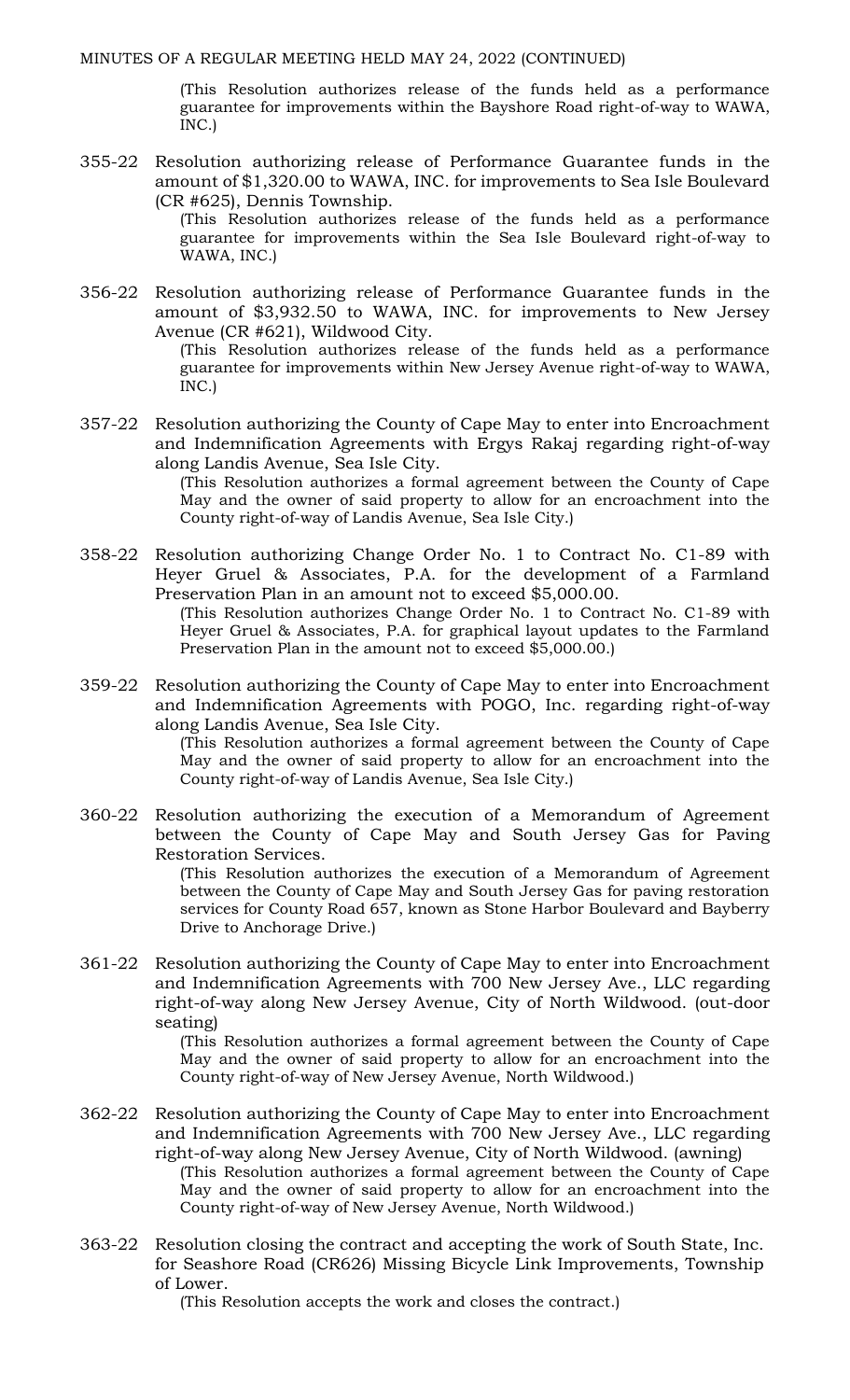364-22 Resolution granting permission to the Marmora Volunteer Fire Company to close a portion of North Old Tuckahoe Road (CR662) for their 75th Anniversary event.

(This Resolution gives permission to the Marmora Volunteer Fire Company to temporarily close a portion of North Old Tuckahoe Road (CR662) for their 75th Anniversary event.)

365-22 Resolution accepting the work and closing the contract of Gibson Associates, P.A. for Construction Engineering Services required for Seashore Road (CR626) Missing Bicycle Link Improvements, Township of Lower.

(This Resolution accepts the work and closes the contract.)

366-22 Resolution authorizing execution of Agreement Modification No. 1 to Federal Agreement No. 21-DT-BLA-834 for Ocean Drive (CR619) 62nd Street to 80th Street Resurfacing, Borough of Avalon.

(This Resolution is to increase the available reimbursement to cover additional construction costs deemed to be participating costs in excess of the original grant allotment for the Ocean Drive (CR619) 62nd Street to 80th Street Resurfacing, Borough of Avalon.)

- 367-22 Resolution authorizing Change Order No. 2 in the amount of \$0.00 to South State, Inc. for Pacific Avenue (CR621) Resurfacing Improvements, Borough of Wildwood Crest and Township of Lower.
	- (This Resolution authorizes a change order for an extension of time not to exceed June 13, 2022.)
- 368-22 Resolution authorizing the County of Cape May to execute "Temporary Construction Easements" for New Bridge Road & portions of Corsons Tavern Road (CR628) Roadway Improvements, Township of Upper and Township of Dennis.

(This Resolution authorizes execution of Temporary Construction Easements. By executing the Easements, the property owners grant to the County a right of entry upon their property to make certain planned improvements associated with New Bridge Road and Corsons Tavern Road (CR628) Roadway Improvements, Townships of Dennis and Upper.)

369-22 Resolution closing the contract and accepting the work of South State, Inc. for emergency repair of the southwest bascule web and exterior cover plate at the 96th Street Bridge over Great Channel (Str. No. 0500-006) in the Township of Middle and Borough of Stone Harbor.

| (This Resolution accepts the work and closes the contract.) |  |  |  |  |  |  |  |
|-------------------------------------------------------------|--|--|--|--|--|--|--|
|-------------------------------------------------------------|--|--|--|--|--|--|--|

| <b>Commissioners</b> | Ayes | <b>Nays</b> | Abstain | Absent | Motion | Second |
|----------------------|------|-------------|---------|--------|--------|--------|
| Mr. Desiderio        |      |             |         |        |        |        |
| Ms. Hayes            |      |             |         |        |        |        |
| Mr. Morey            |      |             |         |        |        |        |
| Mr. Pierson          |      |             |         | x      |        |        |
| Mr. Thornton         |      |             |         |        |        |        |

## **Addition(s):**

- 370-22 Resolution authorizing a non-fair and open Professional Services Agreement with Michael J. Donohue, J.S.C. (Ret.) of Blaney, Donohue & Weinberg, P.C. (This Resolution authorizes execution of a Professional Services Agreement with the Honorable Michael J. Donohue, J.S.C. (ret.) in the matter of the petition of Ocean Wind, LLC.)
- 371-22 Resolution rejecting all proposals submitted April 27, 2022, in response to 2022 Specification No. 19 Request for Proposals for the Provision of Special Counsel for County of Cape May.

(This Resolution rejects all proposals received April 27, 2022, for 2022 Specification No. 19, pursuant to N.J.S.A. 40A:11-13.2 (d) substantially revise the specifications.)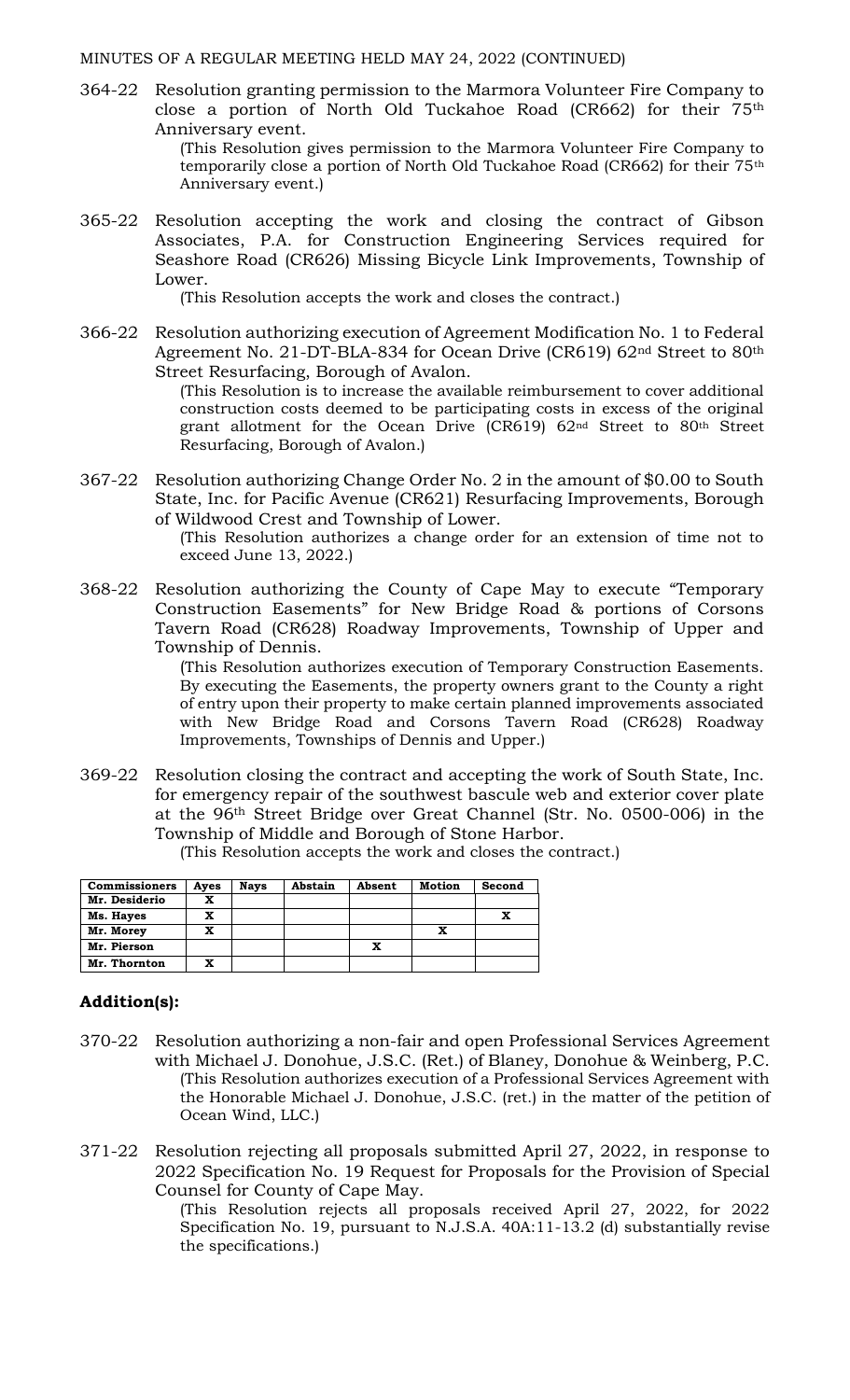| <b>Commissioners</b> | Ayes | <b>Nays</b> | Abstain | Absent | <b>Motion</b> | Second |
|----------------------|------|-------------|---------|--------|---------------|--------|
| Mr. Desiderio        |      |             |         |        |               |        |
| Ms. Hayes            | x    |             |         |        | x             |        |
| Mr. Morey            |      |             |         |        |               |        |
| Mr. Pierson          |      |             |         | x      |               |        |
| Mr. Thornton         | x    |             |         |        |               |        |

## **PUBLIC HEARING ON CAPITAL ORDINANCE 1-22**

Director: This is the date, time and place for a public hearing on Capital Ordinance 1-22.

Deputy Clerk of the Board reads by title Capital Ordinance 1-22.

Director: Can I have a motion to open the public hearing?

Open Public Hearing:

| <b>Commissioners</b> | Ayes | <b>Nays</b> | Abstain | Absent | Motion | Second |
|----------------------|------|-------------|---------|--------|--------|--------|
| Mr. Desiderio        |      |             |         |        |        | x      |
| Ms. Hayes            |      |             |         |        | x      |        |
| Mr. Morey            |      |             |         |        |        |        |
| Mr. Pierson          |      |             |         |        |        |        |
| Mr. Thornton         |      |             |         |        |        |        |

Director: Public Hearing is now open, is there any public comment? Hearing none, I need a motion to close the public hearing.

Close Public Hearing:

| <b>Commissioners</b> | Aves | <b>Nays</b> | Abstain | Absent | <b>Motion</b> | Second |
|----------------------|------|-------------|---------|--------|---------------|--------|
| Mr. Desiderio        |      |             |         |        |               |        |
| Ms. Hayes            |      |             |         |        | x             |        |
| Mr. Morey            |      |             |         |        |               | x      |
| Mr. Pierson          |      |             |         |        |               |        |
| Mr. Thornton         |      |             |         |        |               |        |

Director: I need a motion to adopt Capital Ordinance 1-22.

## **ADOPTION OF CAPITAL ORDINANCE 1-22**

| <b>Commissioners</b> | Ayes | <b>Nays</b> | Abstain | Absent | <b>Motion</b> | Second |
|----------------------|------|-------------|---------|--------|---------------|--------|
| Mr. Desiderio        |      |             |         |        |               |        |
| Ms. Hayes            | X    |             |         |        | x             |        |
| Mr. Morey            | x    |             |         |        |               | x      |
| Mr. Pierson          |      |             |         | x      |               |        |
| Mr. Thornton         |      |             |         |        |               |        |

**CAPITAL ORDINANCE PROVIDING FOR THE ACQUISITION AND INSTALLATION OF CAPITAL EQUIPMENT FOR VARIOUS COUNTY-OWNED FACILITIES, IN AND FOR THE COUNTY OF CAPE MAY, STATE OF NEW JERSEY; AND APPROPRIATING \$1,000,000 THEREFOR FROM THE COUNTY'S CAPITAL IMPROVEMENT FUND TO PAY FOR THE COST THEREOF**

**WHEREAS**, the County of Cape May, State of New Jersey (the "County"), wishes to undertake the acquisition and installation of capital equipment for various County-owned facilities throughout the County including, but not limited to, Heating, Ventilation and Air Conditioning Systems at the County Administration Building, the Health Department, Crest Haven Nursing Home, the County Court House and various County Libraries (\$1,000,000); also including all work, materials, equipment, labor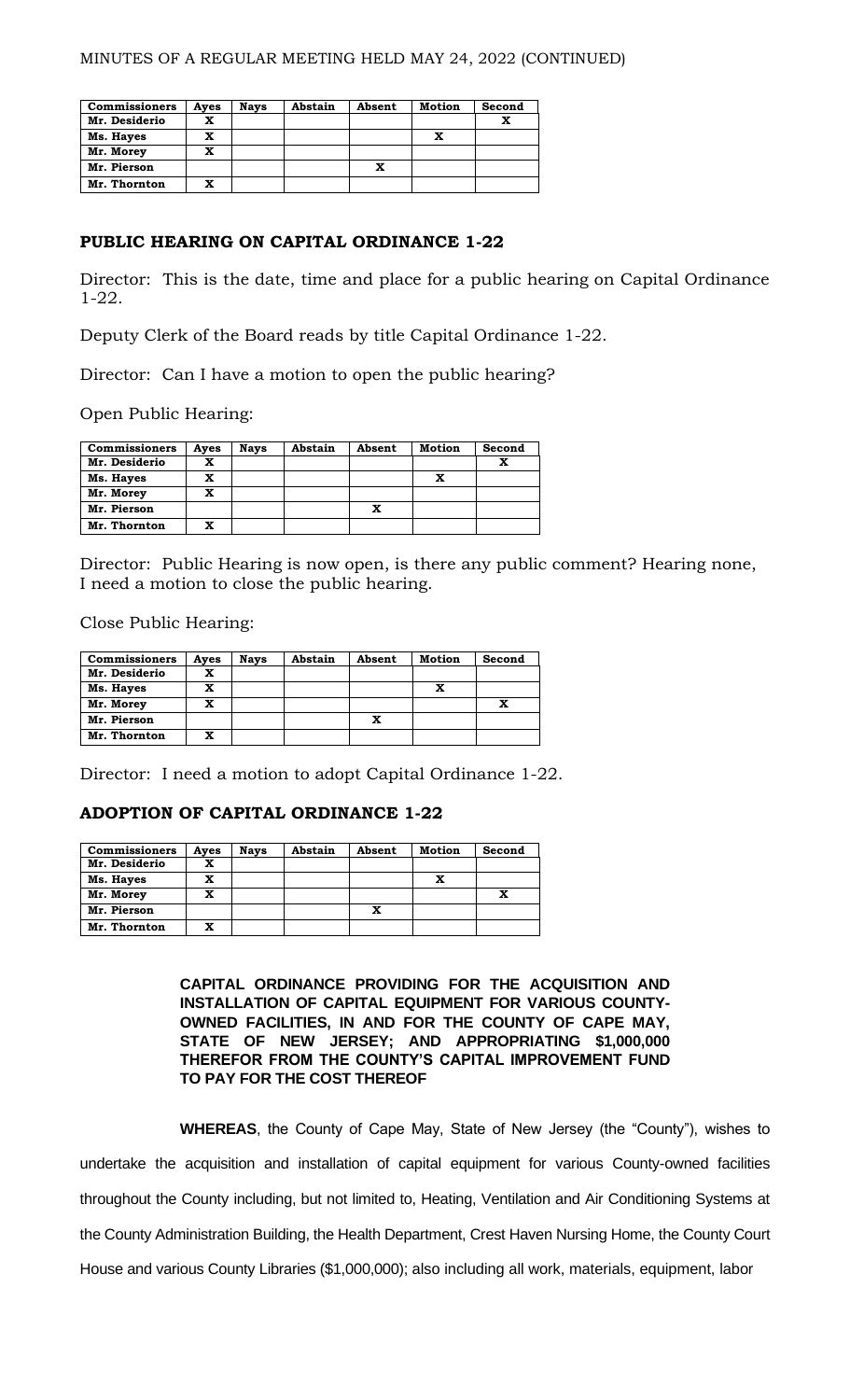and appurtenances necessary therefor or incidental thereto (collectively, the "Capital Improvements"); and

**WHEREAS**, the costs of said Capital Improvements are estimated to be \$1,000,000; and

**WHEREAS**, the County Board of County Commissioners desires to authorize the appropriation and expenditure of \$1,000,000 to undertake the aforesaid Capital Improvements.

# **BE IT ORDAINED AND ENACTED BY THE BOARD OF COUNTY COMMISSIONERS OF THE COUNTY OF CAPE MAY, STATE OF NEW JERSEY** (a majority of the full membership thereof affirmatively concurring)**, AS FOLLOWS**:

**SECTION 1.** The capital improvements or purposes described in Section 1(A) of this capital ordinance are hereby authorized as general capital improvements to be undertaken by the County.

> (A) There is hereby appropriated the amount of \$1,000,000 from the County's Capital Improvement Fund to undertake the acquisition and installation of capital equipment for various County-owned facilities throughout the County including, but not limited to, Heating, Ventilation and Air Conditioning Systems at the County Administration Building, the Health Department, Crest Haven Nursing Home, the County Court House and various County Libraries (\$1,000,000); also including all work, materials, equipment, labor and appurtenances necessary therefor or incidental thereto.

**SECTION 2.** The Commissioner Director, County Administrator and County Treasurer/Chief Financial Officer and any other official/officer of the County is each hereby authorized and directed to execute, deliver and perform any agreement necessary to undertake the improvements or purposes set forth herein and to effectuate any transaction contemplated hereby.

**SECTION 3.** The capital budget of the County is hereby amended to conform with the provisions of this capital ordinance to the extent of any inconsistency herewith and a resolution in the form promulgated by the Local Finance Board showing full detail of the amended capital budget and capital programs as approved by the Director of the Division of Local Government Services, New Jersey Department of Community Affairs is on file in the office of the Clerk and is available for public inspection.

**SECTION 4.** Capital terms used herein and not otherwise defined, shall have the meanings ascribed to such terms in the preamble to this capital ordinance.

**SECTION 5.** This ordinance shall take effect in accordance with applicable law.

**ADOPTED ON SECOND READING DATED: MAY 24, 2022**

**KEVIN LARE, Administrator/Clerk of the Board of County Commissioners**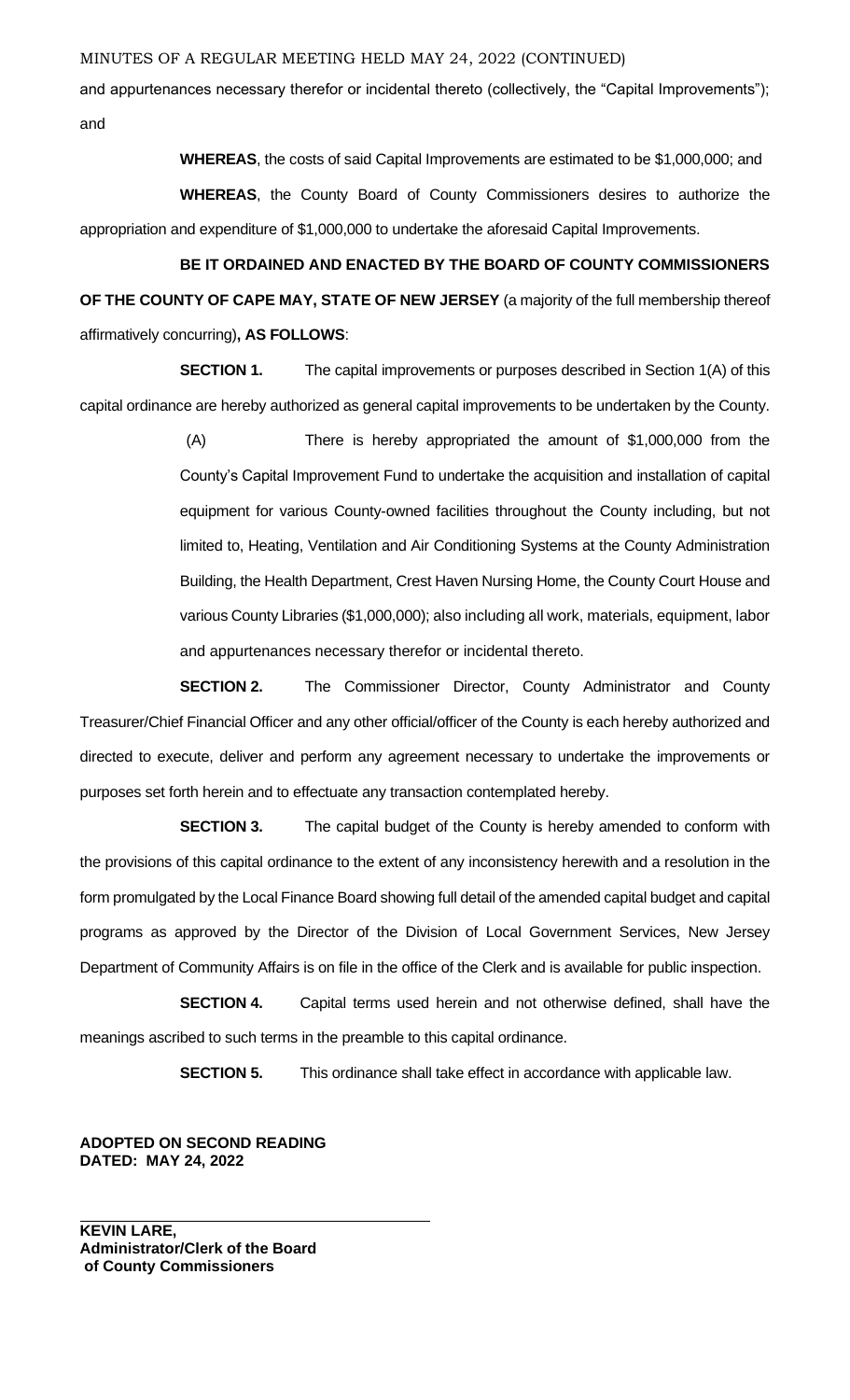# **PUBLIC HEARING ON BOND ORDINANCE NO. 5-22**

Director: This is the date, time and place for a public hearing on Bond Ordinance No. 5-22.

Deputy Clerk of the Board reads by title Bond Ordinance No. 5-22.

Director: Can I have a motion to open the public hearing?

Open Public Hearing:

| <b>Commissioners</b> | Ayes | <b>Nays</b> | Abstain | Absent | <b>Motion</b> | Second |
|----------------------|------|-------------|---------|--------|---------------|--------|
| Mr. Desiderio        |      |             |         |        |               |        |
| Ms. Hayes            |      |             |         |        | x             |        |
| Mr. Morey            | v    |             |         |        |               |        |
| Mr. Pierson          |      |             |         | x      |               |        |
| Mr. Thornton         |      |             |         |        |               |        |

Director: Public Hearing is now open, is there any public comment?

## **Public Comments:**

Patricia Gray Hendricks, City of Cape May, recognized the City of Cape May's former Mayor Chuck Lear. He came up with the idea, formed a team with the Board of County Commissioners and collaborated with them and others. The NJ Library Construction Bond Act funding was utilized, thus forming the Franklin Street School Library Project, she noted. The extraordinary support by all the Commissioners for the project ensured that the new library, while taking lessons from the past, would be used in new innovative ways, she stated. She ended, stating further, how extremely thankful and grateful she was.

Chuck Lear thanked the Commissioners and the Library Commission, for their foresight, commitment and partnership which supported the expansion of the branch library, while at the same time preserving and repurposing the historic Franklin Street School. He was looking forward to the day the facility would be fully operational, and he envisioned all the ways it could be used. The library location, directly across from the Cape May City Housing Authority was especially important to the children that lived there, he added. They were literally steps away from the ideal place to study and do homework.

Andrew Bulakowski, City of Wildwood echoed the sentiments of Ms. Hendricks and Mr. Lear but added from his perspective, that which he was most thankful for . He thanked the Board of Commissioners for creating this opportunity for the residents of the City of Cape May and the County. He was grateful too, they understood how important the project was for the workforce that lived and resided in the County. That was proven by the project labor agreement that had been placed on the project, he said.

Director Thornton said that he had enjoyed working with Chuck and Trish on this. He agreed regarding the importance of the library for the City of Cape May. He thanked the Library Commission and the Library Director for their support throughout the process.

Commissioner Hayes described a situation that was just meant to be. From the moment they walked into the school, they knew it had to be restored. She thanked Chuck and Trish for laying the foundation, but also acknowledged the contributions others had made, and the synergy that went into working out the final plans. When complete it was going to be wonderful, she stated.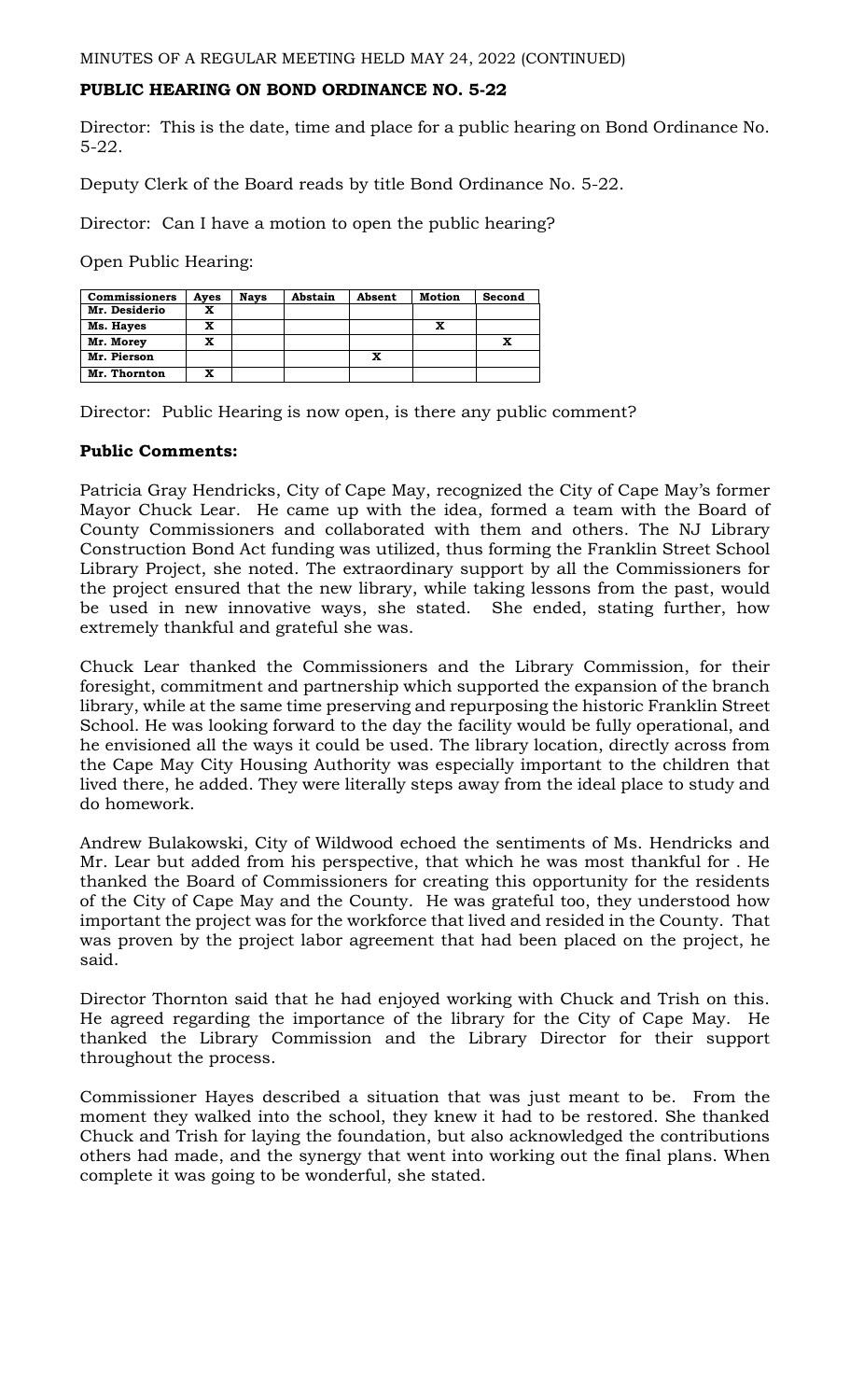Close Public Hearing:

| <b>Commissioners</b> | Ayes | <b>Nays</b> | Abstain | Absent | Motion | Second |
|----------------------|------|-------------|---------|--------|--------|--------|
| Mr. Desiderio        |      |             |         |        |        |        |
| Ms. Hayes            | x    |             |         |        |        |        |
| Mr. Morey            | x    |             |         |        |        |        |
| Mr. Pierson          |      |             |         | x      |        |        |
| Mr. Thornton         |      |             |         |        |        |        |

Director: I need a motion to adopt Bond Ordinance 5-22.

## **ADOPTION OF BOND ORDINANCE 5-22**

| <b>Commissioners</b> | Aves | <b>Nays</b> | Abstain | Absent | <b>Motion</b> | Second |
|----------------------|------|-------------|---------|--------|---------------|--------|
| Mr. Desiderio        |      |             |         |        |               |        |
| Ms. Hayes            |      |             |         |        |               |        |
| Mr. Morey            |      |             |         |        |               |        |
| Mr. Pierson          |      |             |         | x      |               |        |
| Mr. Thornton         |      |             |         |        |               |        |

**BOND ORDINANCE PROVIDING FOR VARIOUS IMPROVEMENTS TO AND RENOVATION OF THE FRANKLIN STREET SCHOOL IN THE CITY OF CAPE MAY TO CONVERT TO THE CAPE MAY CITY BRANCH OF THE CAPE MAY COUNTY LIBRARY, BY AND IN THE COUNTY OF CAPE MAY, STATE OF NEW JERSEY; APPROPRIATING \$11,400,000 THEREFOR (INCLUDING A GRANT FROM THE STATE OF NEW JERSEY AND CONTRIBUTION FROM THE CITY OF CAPE MAY IN THE AGGREGATE AMOUNT OF \$5,447,081) AND AUTHORIZING \$5,952,919 BONDS OR NOTES OF THE COUNTY TO FINANCE PART OF THE COSTS THEREOF**

**BE IT ORDAINED AND ENACTED BY THE BOARD OF COUNTY COMMISSIONERS OF THE COUNTY OF CAPE MAY, STATE OF NEW JERSEY** (not less than two-thirds of all the members thereof affirmatively concurring), **AS FOLLOWS**:

**SECTION 1.** The improvements or purposes described in Section 3 of this bond ordinance are hereby authorized to be undertaken by the County of Cape May, State of New Jersey (the "County") as general improvements. For said improvements or purposes stated in Section 3, there is hereby appropriated the sum of \$11,400,000, which sum includes a \$2,000,000 contribution from the City of Cape May (the "Local Contribution"), a \$3,447,081 grant received or expected to be received from the State of New Jersey pursuant to the Library Construction Bond Act (the "Grant"). Pursuant to N.J.S.A. 40A:2-11(c), as amended and supplemented, no down payment is required for the improvements or purposes set forth in Section 3(a) hereof, as a portion of such project is expected to be funded by the Grant.

**SECTION 2.** For the financing of said improvements or purposes described in Section 3 hereof, and to meet the part of the \$11,400,000 appropriation not provided for by application hereunder of the Local Contribution and the Grant, negotiable bonds of the County are hereby authorized to be issued in the principal amount of \$5,952,919 pursuant to the Local Bond Law, N.J.S.A. 40A:2-1 et seq., as amended and supplemented (the "Local Bond Law"). In anticipation of the issuance of said bonds and to temporarily finance said improvements or purposes, negotiable notes of the County in a principal amount not exceeding \$5,952,919 are hereby authorized to be issued pursuant to and within the limitations prescribed by said Local Bond Law.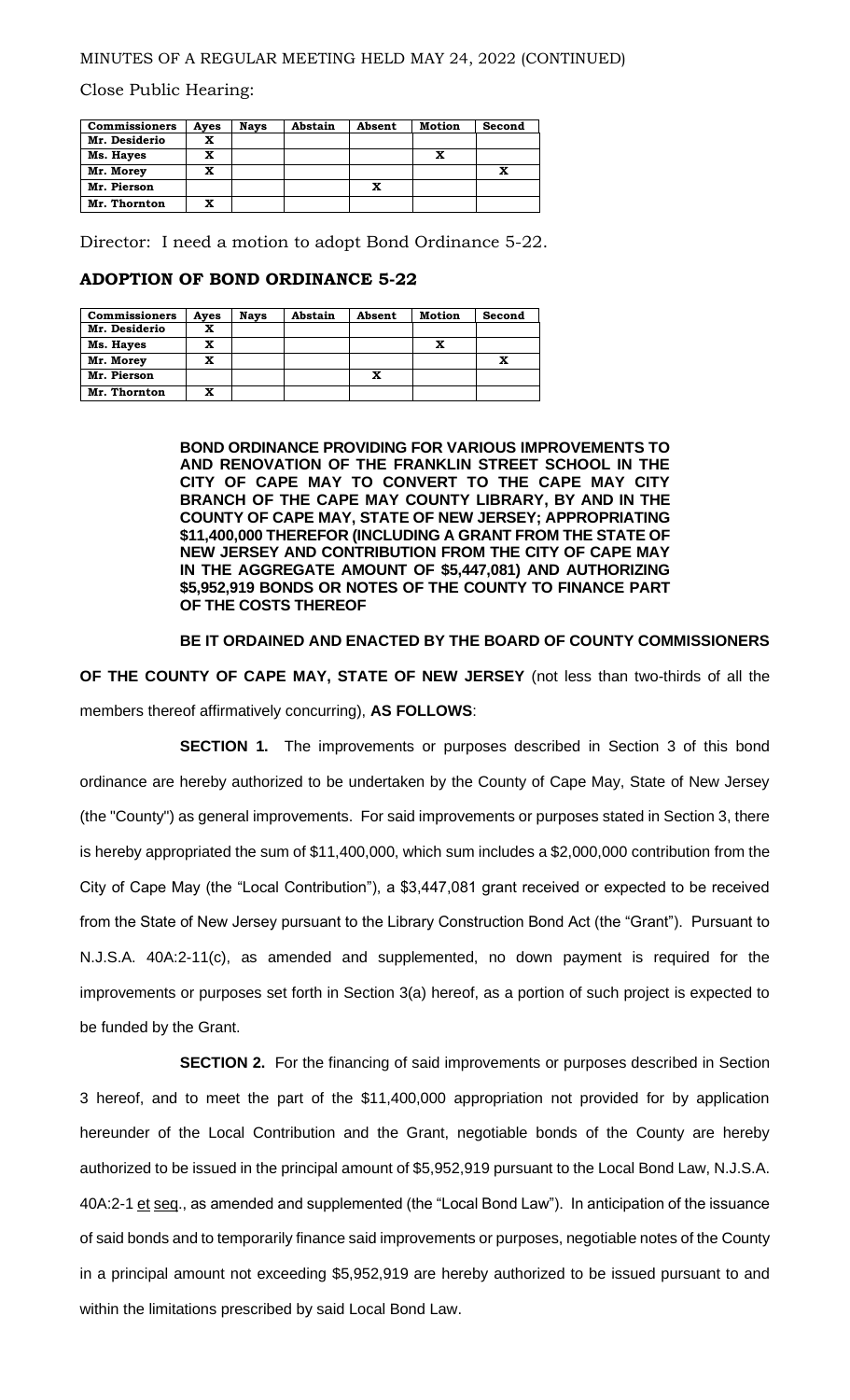**SECTION 3. (a)** The improvements hereby authorized and purposes for the financing of which said bonds or notes are to be issued are the various improvements to and renovation of Franklin Street School in the City of Cape May to convert to the Cape May City Branch of the Cape May County Library, and all associated site work, furniture, fixtures and equipment and any other related improvements and also including, as applicable, preparation of plans and specifications, permits, bid documents, and contract administration; and all work, materials, equipment, labor and appurtenances necessary therefor or incidental thereto.

**(b)** The aggregate estimated maximum amount of bonds or notes to be issued for said improvements or purposes is \$5,952,919.

**(c)** The aggregate estimated cost of said improvements and purposes is \$11,400,000, the excess thereof over the said estimated maximum amount of bonds or notes to be issued therefor is comprised of the Local Contribution and the Grant.

**SECTION 4.** Except for the Local Contribution and the Grant, in the event the United States of America, the State of New Jersey, and/or a private entity make a loan, contribution or grantin-aid to the County for the improvements or purposes authorized hereby and the same shall be received by the County prior to the issuance of the bonds or notes authorized in Section 2 hereof, then the amount of such bonds or notes to be issued shall be reduced by the amount so received from the United States of America, the State of New Jersey, and/or a private entity. Except for the Local Contribution and the Grant, in the event, however, that any amount so loaned, contributed or granted by the United States of America, the State of New Jersey, and/or a private entity, including the Grant and Local Contribution, shall be received by the County after the issuance of the bonds or notes authorized in Section 2 hereof, then such funds shall be applied to the payment of the bonds or notes so issued and shall be used for no other purpose.

**SECTION 5.** All bond anticipation notes issued hereunder shall mature at such times as may be determined by the Chief Financial Officer, provided that no note shall mature later than one (1) year from its date unless such bond anticipation notes are permitted to mature at such later date in accordance with applicable law. The notes shall bear interest at such rate or rates and be in such form as may be determined by the Chief Financial Officer. The Chief Financial Officer shall determine all matters in connection with the notes issued pursuant to this bond ordinance, and the signature of the Chief Financial Officer upon the notes shall be conclusive evidence as to all such determinations. All notes issued hereunder may be renewed from time to time in accordance with the provisions of the Local Bond Law. The Chief Financial Officer is hereby authorized to sell part or all of the notes from time to time at a public or private sale and to deliver them to the purchaser thereof upon receipt of payment of the purchase price and accrued interest thereon from their dates to the date of delivery thereof. The Chief Financial Officer is directed to report in writing to the governing body at the meeting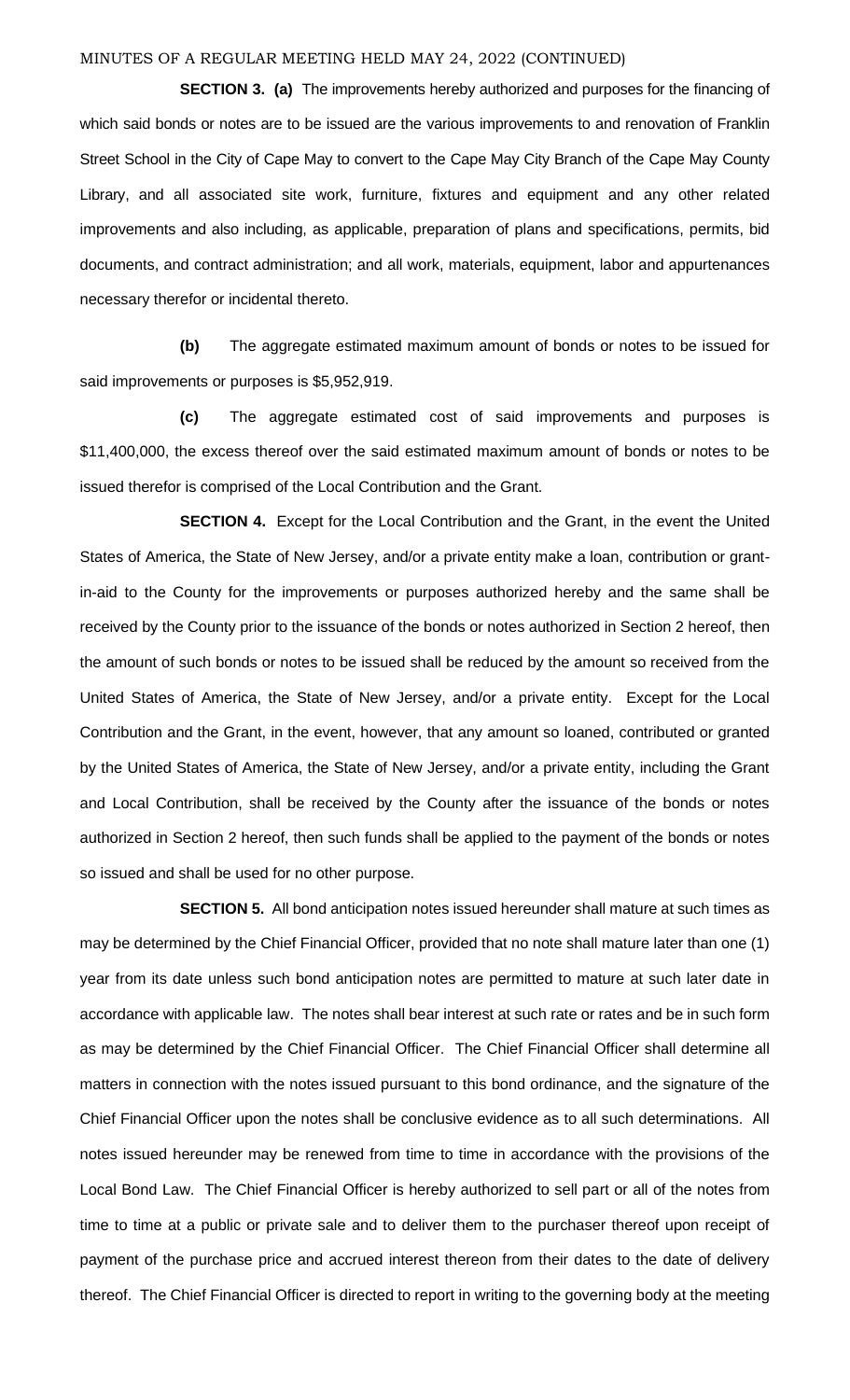next succeeding the date when any sale or delivery of the notes pursuant to this bond ordinance is made. Such report must include the principal amount, the description, the interest rate, the maturity schedule of the notes so sold, the price obtained and the name of the purchaser.

**SECTION 6.** The capital budget of the County is hereby amended to conform with the provisions of this bond ordinance, and to the extent of any inconsistency herewith, a resolution in the form promulgated by the Local Finance Board showing full detail of the amended capital budget and capital programs, as approved by the Director of the Division of Local Government Services, New Jersey Department of Community Affairs, will be on file in the office of the Administrator/Clerk of the Board of County Commissioners and will be available for public inspection.

**SECTION 7.** The following additional matters are hereby determined, declared, recited and stated:

**(a)** The improvements or purposes described in Section 3 of this bond ordinance are not current expenses and are improvements or purposes which the County may lawfully undertake as general improvements, and no part of the cost thereof has been or shall be specially assessed on property specially benefited thereby.

**(b)** The average period of usefulness of said improvements or purposes within the limitations of said Local Bond Law, according to the reasonable life thereof computed from the date of said bonds authorized by this bond ordinance, is 30 years.

**(c)** The supplemental debt statement required by the Local Bond Law has been duly made and filed in the Office of the Administrator/Clerk of the Board of County Commissioners of the County and a complete executed duplicate thereof has been filed in the Office of the Director of the Division of Local Government Services, New Jersey Department of Community Affairs, and such statement shows that the gross debt of the County as defined in the Local Bond Law is increased by the authorization of the bonds or notes provided for in this bond ordinance by \$5,952,919 and the said obligations authorized by this bond ordinance will be within all debt limitations prescribed by said Local Bond Law.

**(d)** An aggregate amount not exceeding \$2,250,000 for items of expense listed in and permitted under section 20 of the Local Bond Law is included in the estimated cost indicated herein for the improvements or purposes hereinbefore described.

**SECTION 8.** The full faith and credit of the County are hereby pledged to the punctual payment of the principal of and the interest on the debt obligations authorized by this bond ordinance. The debt obligations shall be direct, unlimited obligations of the County, and the County shall be obligated to levy *ad valorem* taxes upon all the taxable property within the County for the payment of the principal of such debt obligations and the interest thereon without limitation as to rate or amount.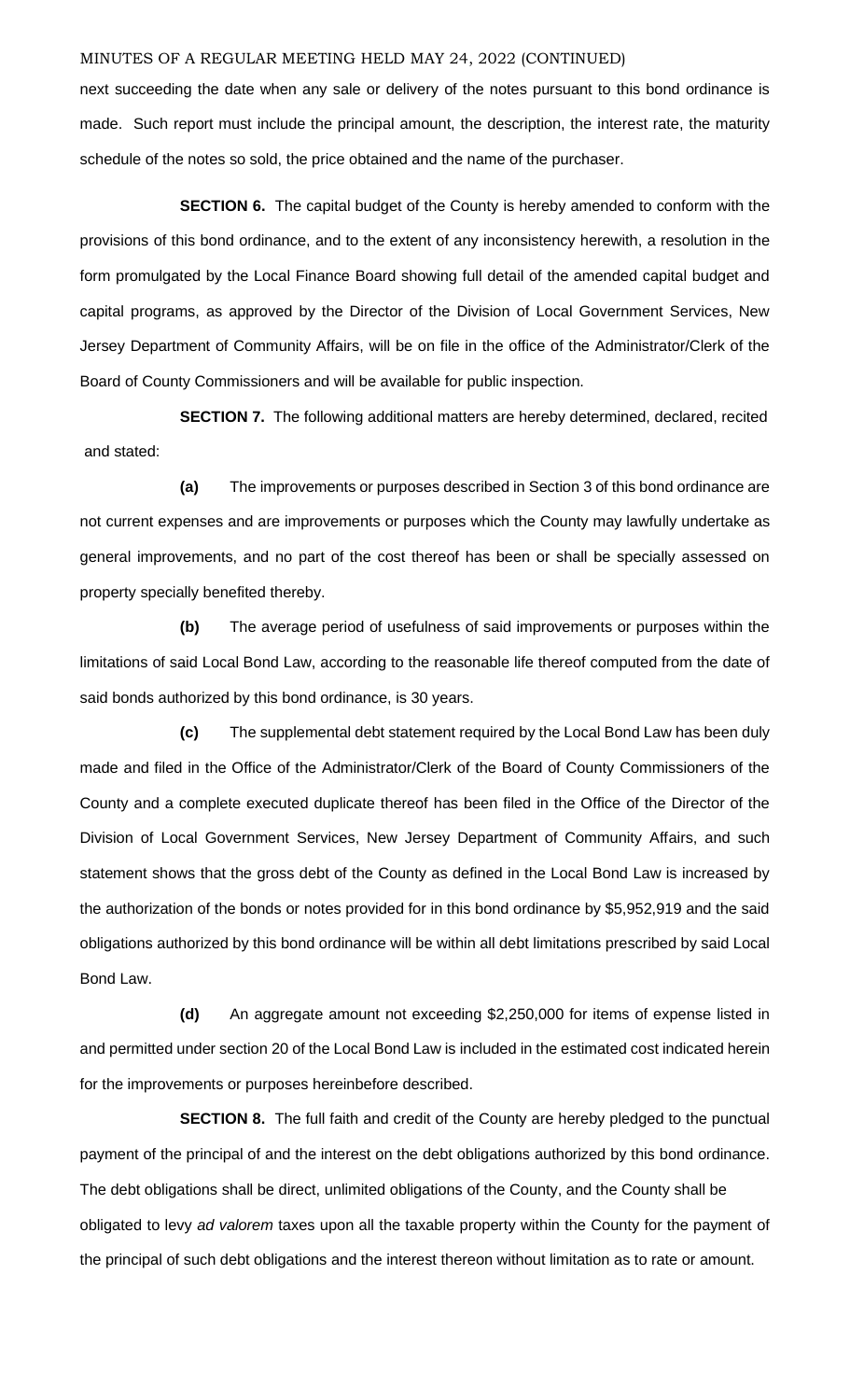**SECTION 9.** The County hereby declares the intent of the County to issue the bonds or bond anticipation notes in the amount authorized in Section 2 of this bond ordinance and to use proceeds to pay or reimburse expenditures for the costs of the purposes described in Section 3 of this bond ordinance. This Section 9 is a declaration of intent within the meaning and for purposes of Treasury Regulations §1.150-2 or any successor provisions of federal income tax law.

**SECTION 10.** The Chief Financial Officer is hereby authorized to prepare and to update from time to time as necessary a financial disclosure document to be distributed in connection with the sale of obligations of the County and to execute such disclosure document on behalf of the County. The Chief Financial Officer is further authorized to enter into the appropriate undertaking to provide secondary market disclosure on behalf of the County pursuant to Rule 15c2-12 of the Securities and Exchange Commission (the "Rule") for the benefit of holders and beneficial owners of obligations of the County and to amend such undertaking from time to time in connection with any change in law, or interpretation thereof, provided such undertaking is and continues to be, in the opinion of a nationally recognized bond counsel, consistent with the requirements of the Rule. In the event that the County fails to comply with its undertaking, the County shall not be liable for any monetary damages, and the remedy shall be limited to specific performance of the undertaking.

**SECTION 11.** The County covenants to maintain the exclusion from gross income under section 103(a) of the Code, of the interest on all bonds and notes issued under this ordinance.

**SECTION 12.** The Board of Chosen Freeholders (now the Board of County Commissioners) adopted Resolution Number 1040-19 (the "Library Shared Services Resolution") on October 22, 2019 and in connection therewith, the County entered into a Shared Services Agreement by and between County, the Cape May County Library Commission and the City of Cape May (the "Library Shared Services Agreement") providing for, among other things, an agreement as to the improvements or purposes set forth herein, including but not limited to, the construction of the library. The Library Shared Services Resolution and the Library Shared Services Agreement provides that the County would provide not to exceed \$2,300,000 for improvements or purposes set forth herein, including but not limited to, the construction of the library (the "County Library Contribution"). The County hereby amends the not to exceed amount of the County Library Contribution from \$2,300,000 to \$5,952,919 that was originally set forth in the Library Shared Services Resolution for improvements or purposes set forth herein, including but not limited to, the construction of the library, and hereby authorizes and directs the Commissioner Director or the Commissioner Vice Director to negotiation, execute and approve an amendment to the Library Shared Services Agreement to, among other things, amend the County Library Contribution not to exceed amount from \$2,300,000 to \$5,952,919. The Commissioner Director, the Commissioner Vice Director, the County Administrator, the Chief Financial Officer, the Clerk of the Board of County Commissioners and any other County official are each hereby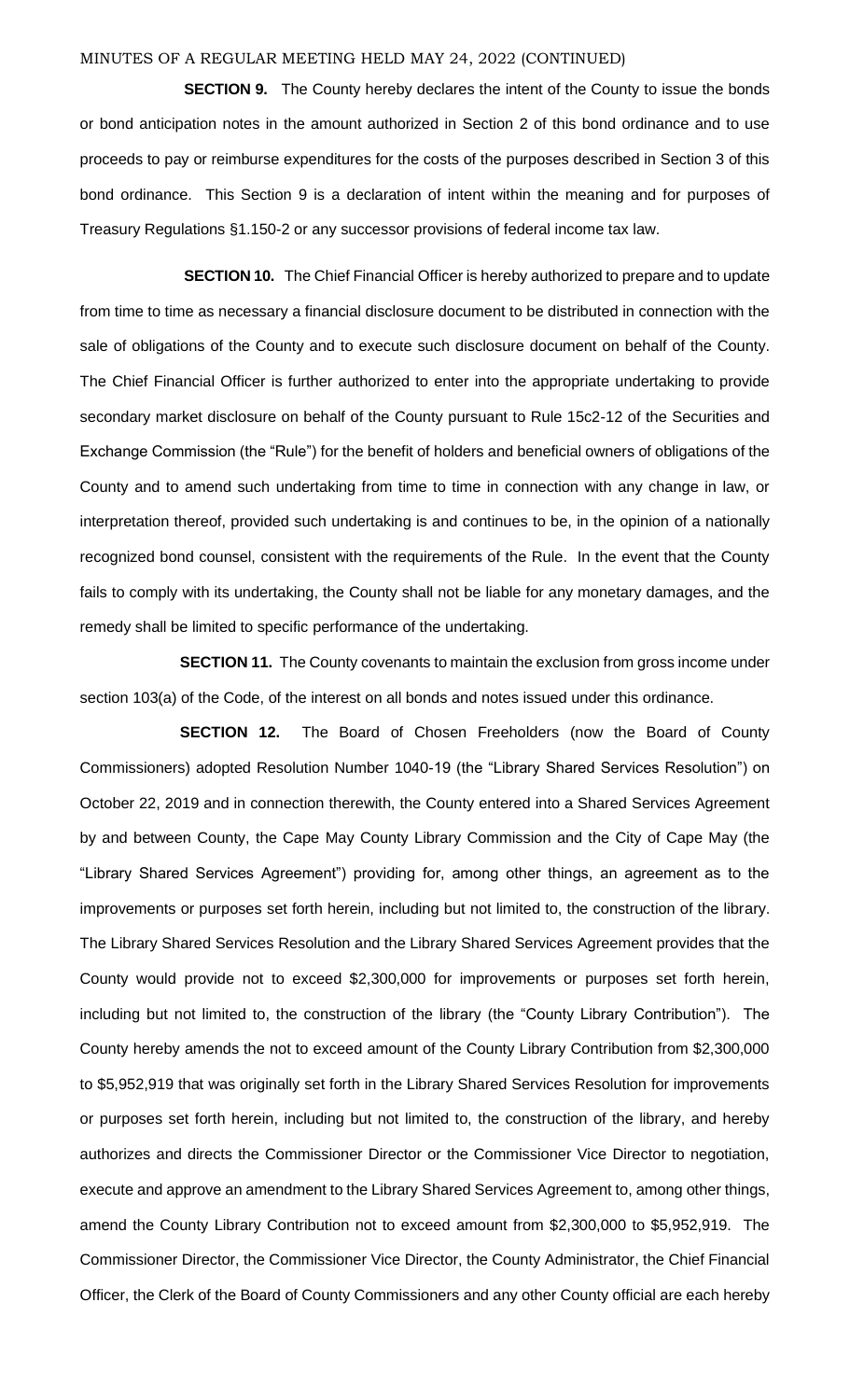authorized and directed to execute and deliver such documents as are necessary to undertake the improvements or purposes set forth herein, including but not limited to, the Library Shared Services Agreement, and to take such actions or refrain from such actions as are necessary for the undertaking of the improvements or purposes set forth herein and any and all actions taken heretofore with respect to the improvements or purposes set forth herein, the Library Shared Services Resolution and the Library Shared Services Agreement are hereby ratified and confirmed.

**SECTION 13.** This bond ordinance will be considered for final adoption after a public hearing thereon at a meeting of the Board of County Commissioners of the County. The Administrator/Clerk of the Board of County Commissioners of the County is hereby authorized and directed to arrange for the publication of this bond ordinance in full after introduction upon first reading and after final adoption in an authorized newspaper of the County, such publications to be in accordance with the requirements of the Local Bond Law.

**SECTION 14.** This bond ordinance shall take effect twenty (20) days after the first publication thereof after final adoption, as provided by the Local Bond Law.

**ADOPTED ON SECOND READING DATED: MAY 24, 2022**

**KEVIN LARE, Administrator/Clerk of the Board of County Commissioners**

Director Thornton introduced and recognized Ron Simone, as the new Assistant County Administrator for the County of Cape May.

#### MOTION TO PAY BILLS:

Commissioner Desiderio moved/ Commissioner Hayes seconded

| <b>Commissioners</b> | Aves | <b>Nays</b> | Abstain | Absent | Motion | Second |
|----------------------|------|-------------|---------|--------|--------|--------|
| Mr. Desiderio        | x    |             |         |        |        |        |
| Ms. Hayes            | x    |             |         |        |        | x      |
| Mr. Morey            | x    |             |         |        |        |        |
| Mr. Pierson          |      |             |         | x      |        |        |
| Mr. Thornton         | x    |             |         |        |        |        |

PUBLIC COMMENTS-None.

ADJOURN: 5:06 P.M.

| <b>Commissioners</b> | Ayes | <b>Nays</b> | Abstain | Absent | <b>Motion</b> | Second |
|----------------------|------|-------------|---------|--------|---------------|--------|
| Mr. Desiderio        | x    |             |         |        |               |        |
| Ms. Hayes            | x    |             |         |        |               | Y      |
| Mr. Morey            | x    |             |         |        |               |        |
| Mr. Pierson          |      |             |         | x      |               |        |
| Mr. Thornton         | x    |             |         |        |               |        |